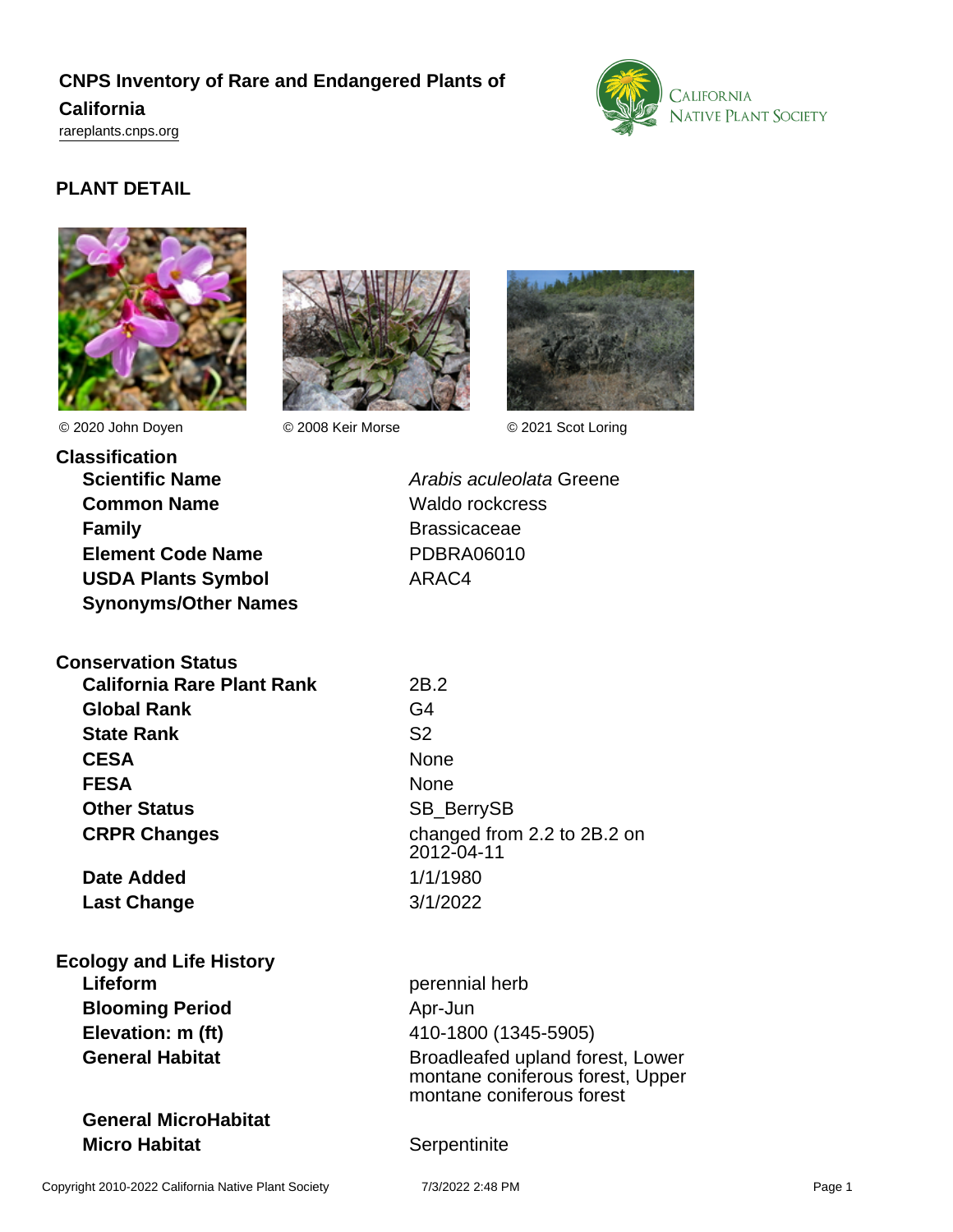## **Element Occurrence Data from California Natural Diversity Database**

| <b>Total Element Occurrences</b> | 8 |
|----------------------------------|---|
| Element Occurrence Ranks         |   |
| Excellent (A)                    | O |
| Good (B)                         |   |
| Fair (C)                         |   |
| Poor (D)                         |   |
| None (X)                         | ∩ |
| Unknown (U)                      | 8 |
| <b>Occurrence Status</b>         |   |
| Historical, > 20 years           | 6 |
| Recent, $<$ 20 years             | 2 |
| <b>Presence</b>                  |   |
| <b>Presumed Extant</b>           | 8 |
| <b>Possibly Extirpated</b>       |   |
| <b>Presumed Extirpated</b>       |   |
|                                  |   |

#### **Location**

**CA Endemic** No **Counties** Del Norte (DNT), Siskiyou (SIS) **States** California (CA), Oregon (OR)

#### **Quads**

Broken Rib Mtn. (4112386), Clear Creek (4112364), Devils Punchbowl (4112376), Hamburg (4112371), High Divide (4112481), High Plateau Mtn. (4112388), Kangaroo Mtn. (4112382), Preston Peak (4112375), Shelly Creek Ridge (4112387)

#### **Notes**

Definitions of codes preceding a county and/or quad:

\* Presumed extirpated

(\*) Possibly extirpated

Species may be present in other areas where conditions are favorable. These data should NOT be substituted for pre-project review or for on-site surveys.

#### **General Notes**

On watch list in OR.

### **Distribution**

#### **Threats**

Threatened by logging and mining.